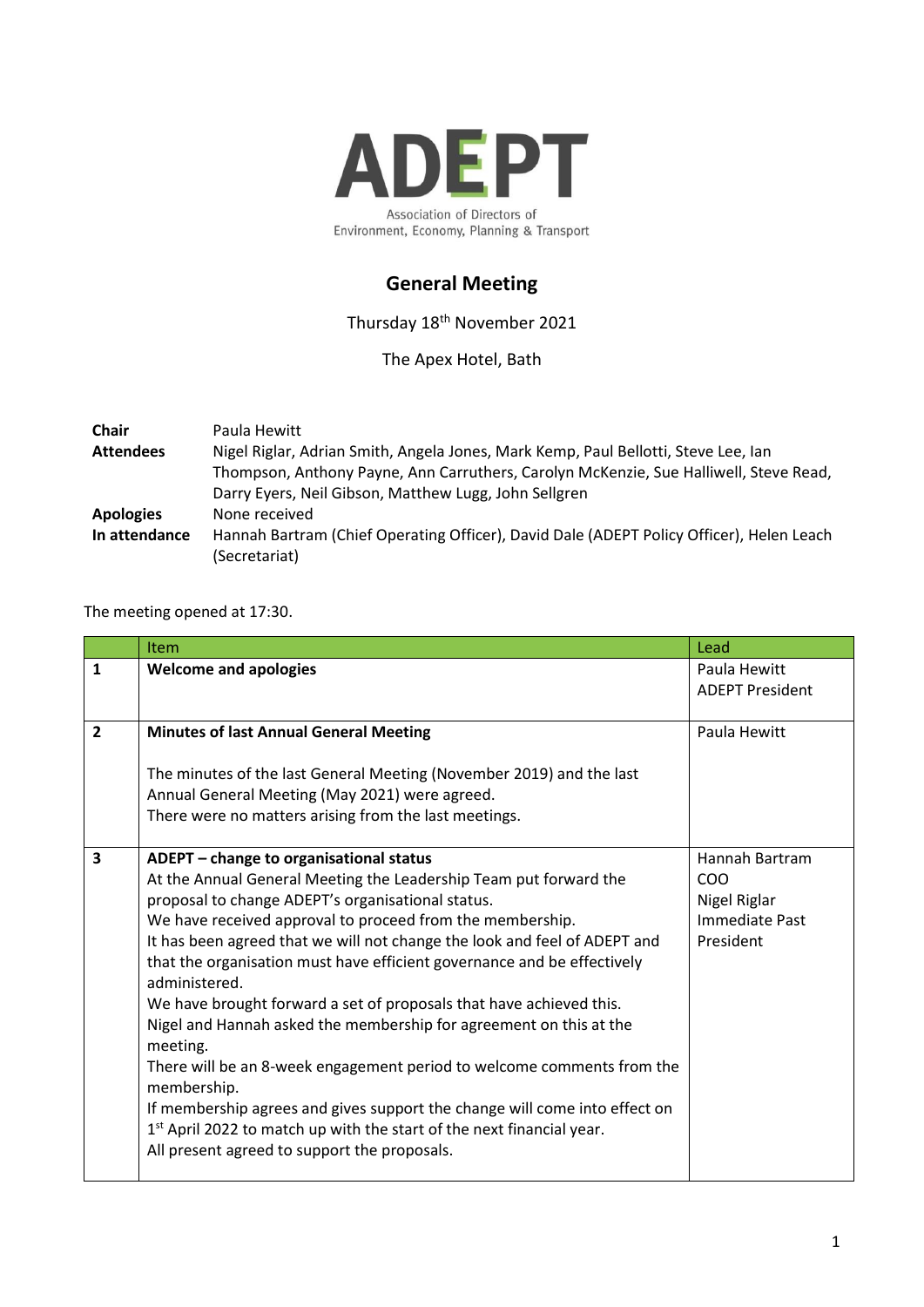|   | Item                                                                                                                                         | Lead           |
|---|----------------------------------------------------------------------------------------------------------------------------------------------|----------------|
| 4 | <b>Financial update</b>                                                                                                                      | Hannah Bartram |
|   | We budgeted for a modest year and it looks like the surplus will be more                                                                     |                |
|   | than anticipated.                                                                                                                            |                |
|   | Membership has increased to:                                                                                                                 |                |
|   | 90 local authorities                                                                                                                         |                |
|   | 14 LEPs                                                                                                                                      |                |
|   | 5 national/regional bodies                                                                                                                   |                |
|   | 21 corporate partners                                                                                                                        |                |
|   | 4 combined authorities                                                                                                                       |                |
|   | 4 STBs<br>$\bullet$                                                                                                                          |                |
|   | Future Highways Research Group and our development programmes are                                                                            |                |
|   | attracting people to ADEPT. Sponsorship support is good. Reserves are also                                                                   |                |
|   | looking healthy.                                                                                                                             |                |
|   |                                                                                                                                              |                |
|   | Darryl Eyers asked about the impact on income if the government decides to                                                                   |                |
|   | close down LEPs.                                                                                                                             |                |
|   | This will be minimal as we charge a low membership fee per LEP.<br>$\bullet$                                                                 |                |
|   | Carolyn McKenzie asked about our coverage in the North of England.                                                                           |                |
|   | We are growing the Yorks & Humber and North West Boards and<br>$\bullet$                                                                     |                |
|   | are inviting non-members to these meetings. This is helping to                                                                               |                |
|   | convert some to members. However, the NE remains a difficult                                                                                 |                |
|   | place to establish a regional board.                                                                                                         |                |
|   |                                                                                                                                              |                |
|   | Nigel Riglar pointed out that we are more influential than we have been                                                                      |                |
|   | before. A wider group of councils is accessing ADEPT, and virtual meetings                                                                   |                |
|   | have been a great tool for encouraging engagement.                                                                                           |                |
|   |                                                                                                                                              |                |
|   | Ann Carruthers asked if there has been any research in getting feedback                                                                      |                |
|   | from our members.                                                                                                                            |                |
|   | We have commissioned Shared Intelligence to do this work                                                                                     |                |
|   | (repeating the exercise from three years ago) - the report is                                                                                |                |
|   | expected soon.                                                                                                                               |                |
|   |                                                                                                                                              |                |
|   | Matthew Lugg commented that this becomes self-fulfilling: as we get more<br>members, we get a greater response, which leads to more members. |                |
|   |                                                                                                                                              |                |
| 5 | <b>Membership fees</b>                                                                                                                       | Hannah Bartram |
|   | It was agreed to increase membership fees for 2022/23 for all membership                                                                     |                |
|   | categories by 3%, reflecting CPI.                                                                                                            |                |
|   |                                                                                                                                              |                |
| 6 | Policy positions published during 2021                                                                                                       | Paula Hewitt   |
|   | LEPs review (policy challenge paper)                                                                                                         |                |
|   | Housing (refreshed)                                                                                                                          |                |
|   | Transport Decarbonisation Plan (policy challenge paper)                                                                                      |                |
|   | These were circulated prior to the meeting for information.                                                                                  |                |
|   |                                                                                                                                              |                |
|   | Paula thanked the Secretariat team for their hard work.                                                                                      |                |